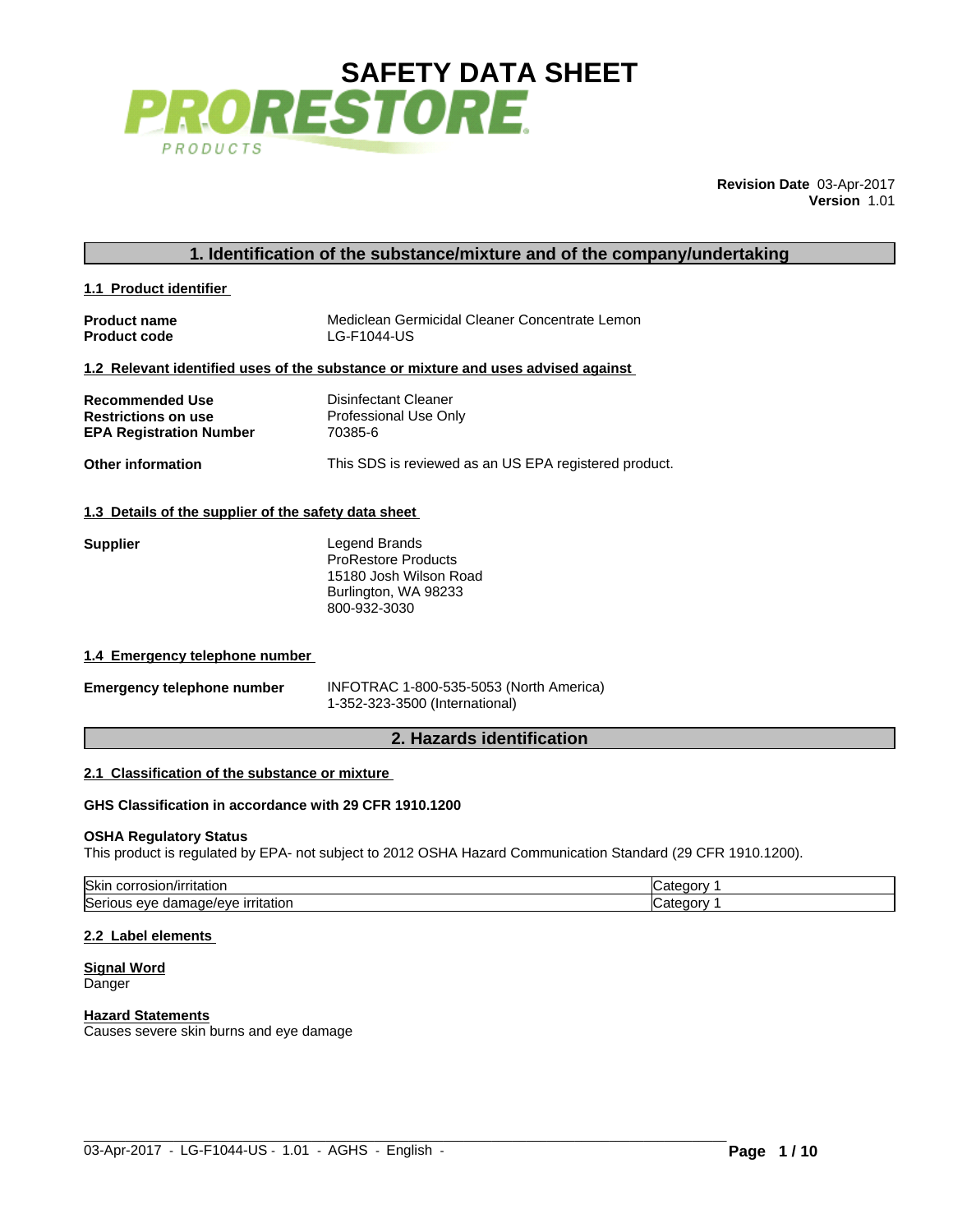

#### **Precautionary Statements - Prevention**

Do not breathe dusts or mists Wash face, hands and any exposed skin thoroughly after handling Wear protective gloves/protective clothing/eye protection/face protection

# **Precautionary Statements - Response**

Immediately call a POISON CENTER or doctor IF IN EYES: Rinse cautiously with water for several minutes. Remove contact lenses, if present and easy to do. Continue rinsing Immediately call a POISON CENTER or doctor IF ON SKIN (or hair): Take off immediately all contaminated clothing. Rinse skin with water/ shower Wash contaminated clothing before reuse IF INHALED: Remove person to fresh air and keep comfortable for breathing Immediately call a POISON CENTER or doctor IF SWALLOWED: Rinse mouth. Do NOT induce vomiting

# **Precautionary Statements - Storage**

Store locked up

## **Precautionary Statements - Disposal**

Dispose of contents/container to an approved waste disposal plant

## **2.3. Other Hazards Hazards not otherwise classified (HNOC)** Not Applicable

#### **2.4 Other information**

Not Applicable

**Unknown Acute Toxicity** 3.58650399% of the mixture consists of ingredient(s) of unknown toxicity

# **3. Composition/Information on Ingredients**

#### **Substance Mixture**

| <b>Chemical Name</b>              | CAS No.       | Weight-% |
|-----------------------------------|---------------|----------|
| QUATERNARY AMMONIUM COMPOUNDS.    | 68424-95-3-LB | - 5      |
| DI-C8-10-ALKYLDIMETHYL, CHLORIDES |               |          |
| Ammonium chloride compound        | 68424-85-1-LB | - 5      |
| TETRASODIUM EDTA                  | $64 - 02 - 8$ | - 5      |
| Ethanol                           | 64-17-5       | - 5      |

The exact percentage (concentration) of composition has been withheld as a trade secret.

# **4. First aid measures**

#### **4.1 Description of first-aid measures**

General **advice When symptoms persist or in all cases of doubt seek medical advice.** 

## **Eye contact Exercise 20 Remove contact lenses, if present. Rinse thoroughly with plenty of water, also under the** eyelids. Get medical attention.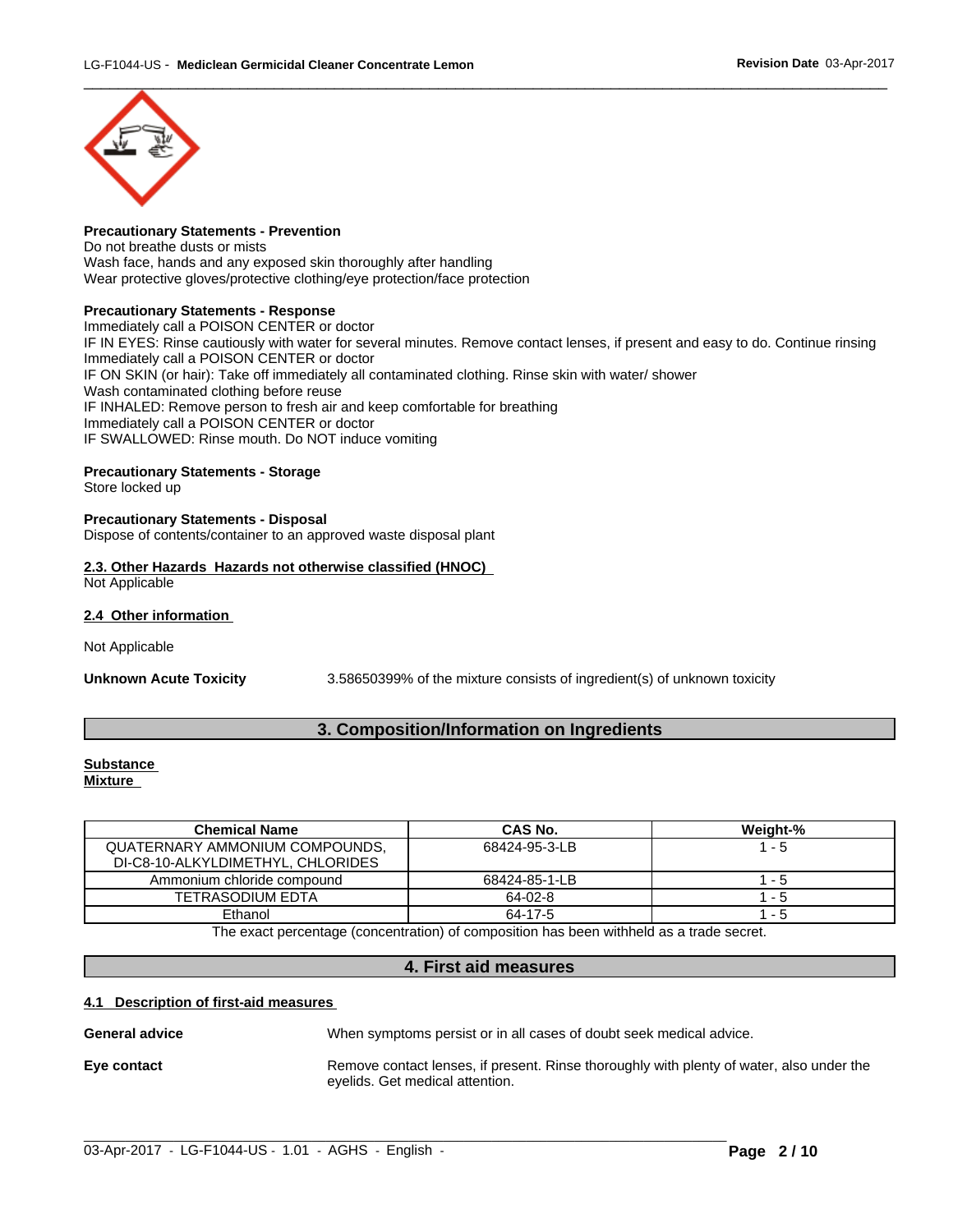| <b>Skin contact</b> | Wash off immediately with soap and plenty of water. Use a mild soap if available.                                                                                 |
|---------------------|-------------------------------------------------------------------------------------------------------------------------------------------------------------------|
| <b>Inhalation</b>   | Move to fresh air. Get medical attention immediately if symptoms occur.                                                                                           |
| <b>Ingestion</b>    | Gently wipe or rinse the inside of the mouth with water. Never give anything by mouth to an<br>unconscious person. Do NOT induce vomiting. Get medical attention. |
|                     | 4.2 Most important symptoms and effects, both acute and delayed                                                                                                   |
| <b>Symptoms</b>     | See Section 2.2, Label Elements and/or Section 11, Toxicological effects.                                                                                         |
|                     | 4.3 Indication of any immediate medical attention and special treatment needed                                                                                    |
| Notes to physician  | Treat symptomatically.                                                                                                                                            |

# **5. Fire-Fighting Measures**

# **5.1 Extinguishing media**

# **Suitable extinguishing media**

Use water spray, fog, Carbon dioxide (CO 2), foam or dry chemical.

**Unsuitable Extinguishing Media** High volume water jet.

# **5.2 Special hazards arising from the substance or mixture**

#### **Special Hazard**

Hazardous decomposition products formed under fire conditions. Immediately place absorbent material in a sealed water-filled metal container to avoid spontaneous combustion of absorbent material contaminated with this product.

**Hazardous Combustion Products** No information available.

#### **Explosion Data**

**Sensitivity to Mechanical Impact** None. **Sensitivity to Static Discharge** None.

# **5.3 Advice for firefighters**

As in any fire, wear self-contained breathing apparatus pressure-demand, MSHA/NIOSH (approved or equivalent) and full protective gear.

# **6. Accidental Release Measures**

# **6.1 Personal precautions, protective equipment and emergency procedures**

Ensure adequate ventilation, especially in confined areas. Use personal protective equipment.

# **6.2 Environmental precautions**

Prevent product from entering drains. Do not allow material to contaminate ground water system.

# **6.3 Methods and materials for containment and cleaning up**

| <b>Methods for Containment</b> | Prevent further leakage or spillage if safe to do so. |
|--------------------------------|-------------------------------------------------------|
| Methods for cleaning up        | Pick up and transfer to properly labeled containers.  |

# **7. Handling and storage**

# **7.1 Precautions for safe handling**

**Advice on safe handling** Wear personal protective equipment.Avoid contact with skin, eyes and clothing. Use only in well-ventilated areas.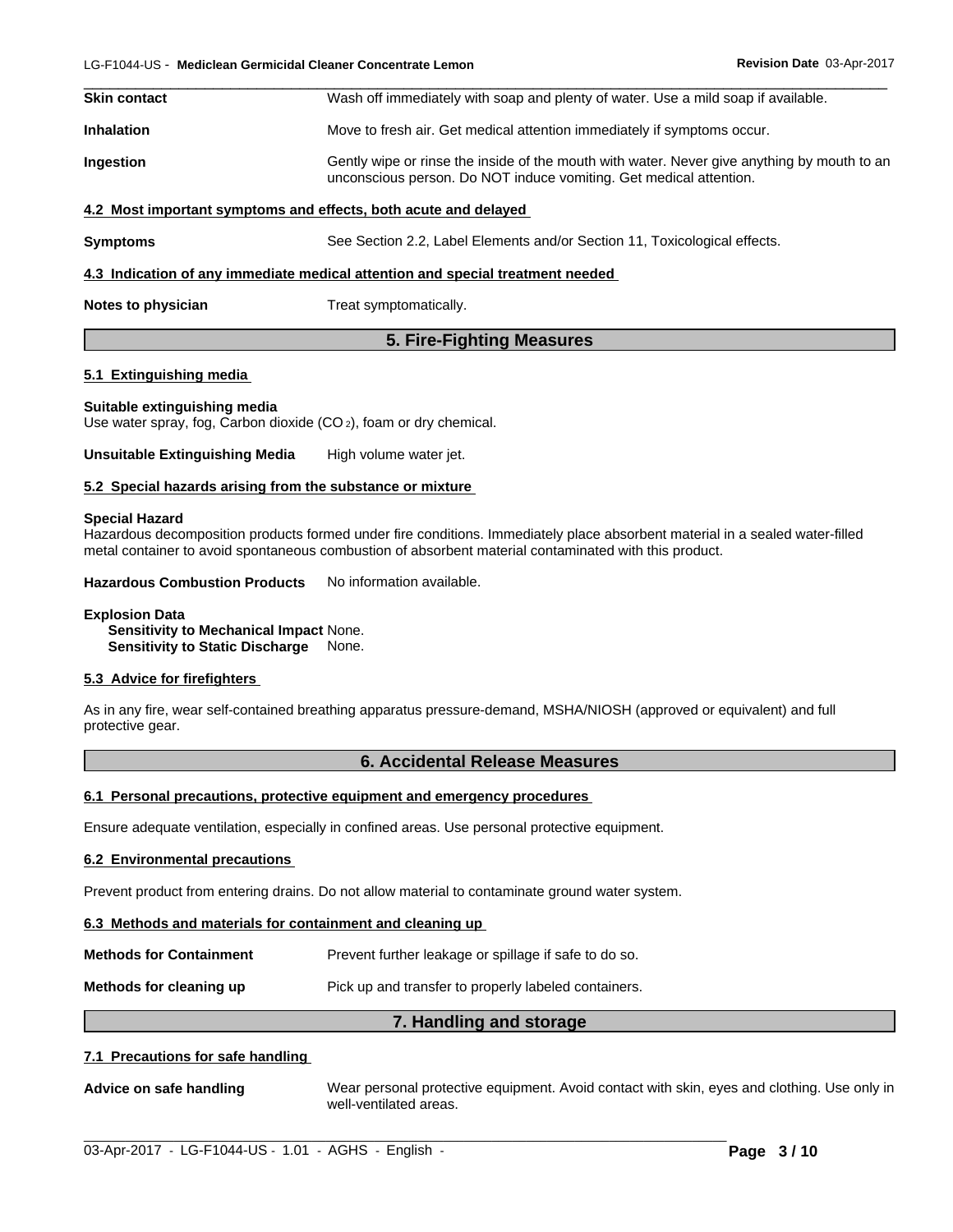# **Hygiene measures** When using, do not eat, drink or smoke. Wash hands before breaks and at the end of workday. Remove and wash contaminated clothing before re-use.

 $\overline{\phantom{a}}$  ,  $\overline{\phantom{a}}$  ,  $\overline{\phantom{a}}$  ,  $\overline{\phantom{a}}$  ,  $\overline{\phantom{a}}$  ,  $\overline{\phantom{a}}$  ,  $\overline{\phantom{a}}$  ,  $\overline{\phantom{a}}$  ,  $\overline{\phantom{a}}$  ,  $\overline{\phantom{a}}$  ,  $\overline{\phantom{a}}$  ,  $\overline{\phantom{a}}$  ,  $\overline{\phantom{a}}$  ,  $\overline{\phantom{a}}$  ,  $\overline{\phantom{a}}$  ,  $\overline{\phantom{a}}$ 

# **7.2 Conditions for safe storage, including any incompatibilities**

**Storage Conditions** Keep containers tightly closed in a dry, cool and well-ventilated place. Protect from frost.

**Materials to Avoid** Metals.

# **8. Exposure controls/personal protection**

# **8.1 Exposure Guidelines**

| <b>Chemical Name</b> | <b>ACGIH TLV</b> | <b>OSHA PEL</b>                        | <b>British Columbia</b> | Alberta                       | Quebec                           | <b>Ontario TWAEV</b> |
|----------------------|------------------|----------------------------------------|-------------------------|-------------------------------|----------------------------------|----------------------|
| Ethanol              | L: 1000 ppm      | TWA: 1000 ppm                          | STEL: 1000 ppm          | TWA: 1000 ppm                 | TWA: 1000 ppm                    | STEL: 1000 ppm       |
| 64-17-5              |                  | $\cdot$ 1900 ma/m <sup>3</sup><br>TWA: |                         | $1880 \text{ ma/m}^3$<br>TWA. | I TWA:<br>$\cdot$ 1880 ma/m $^3$ |                      |

# **8.2 Appropriate engineering controls**

**Engineering Measures** Ensure adequate ventilation, especially in confined areas.

## **8.3 Individual protection measures, such as personal protective equipment**

| <b>Eve/Face Protection</b>    | Safety glasses with side-shields.                                        |
|-------------------------------|--------------------------------------------------------------------------|
| Skin and body protection      | Long sleeved clothing.                                                   |
| <b>Respiratory protection</b> | In case of insufficient ventilation wear suitable respiratory equipment. |
| <b>Hygiene measures</b>       | See section 7 for more information                                       |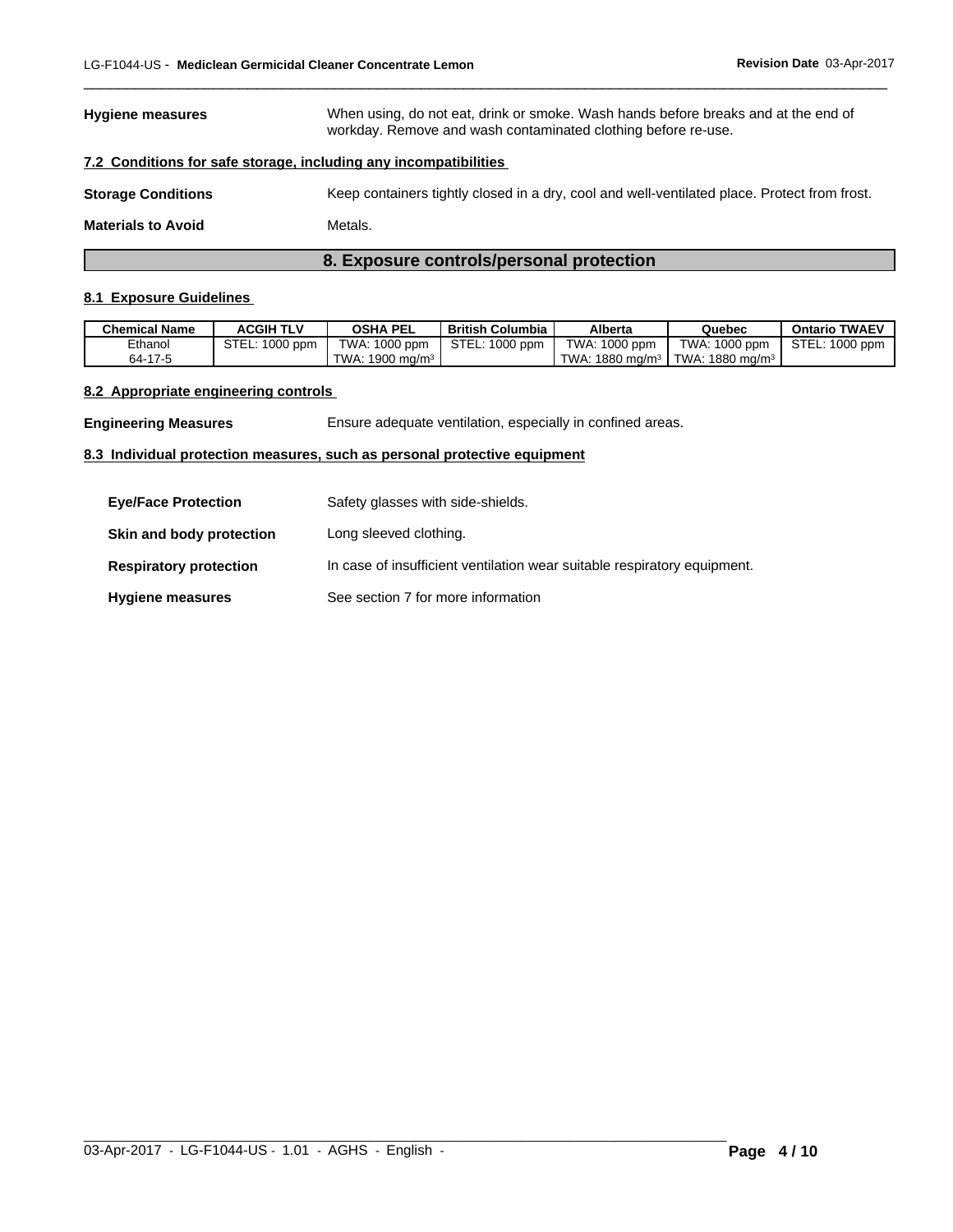# **9. Physical and chemical properties**

 $\overline{\phantom{a}}$  ,  $\overline{\phantom{a}}$  ,  $\overline{\phantom{a}}$  ,  $\overline{\phantom{a}}$  ,  $\overline{\phantom{a}}$  ,  $\overline{\phantom{a}}$  ,  $\overline{\phantom{a}}$  ,  $\overline{\phantom{a}}$  ,  $\overline{\phantom{a}}$  ,  $\overline{\phantom{a}}$  ,  $\overline{\phantom{a}}$  ,  $\overline{\phantom{a}}$  ,  $\overline{\phantom{a}}$  ,  $\overline{\phantom{a}}$  ,  $\overline{\phantom{a}}$  ,  $\overline{\phantom{a}}$ 

# **9.1 Information on basic physical and chemical properties**

| <b>Physical state</b>              | Liquid             |                          |                          |
|------------------------------------|--------------------|--------------------------|--------------------------|
| Appearance                         | Clear liquid       | Color                    | light yellow             |
| Odor                               | Lemon              | <b>Odor Threshold</b>    | No information available |
|                                    |                    |                          |                          |
| <b>Property</b>                    | <b>Values</b>      | Remarks • Methods        |                          |
| рH                                 | 12.4               |                          |                          |
| <b>Melting/freezing point</b>      |                    | No information available |                          |
| <b>Boiling point/boiling range</b> | 102 °C / 216 °F    |                          |                          |
| <b>Flash Point</b>                 | 94 °C / 201 °F     |                          |                          |
| <b>Evaporation rate</b>            |                    | No information available |                          |
| Flammability (solid, gas)          |                    | No information available |                          |
| <b>Flammability Limits in Air</b>  |                    |                          |                          |
| upper flammability limit           |                    | No information available |                          |
| lower flammability limit           |                    | No information available |                          |
| Vapor pressure                     |                    | No information available |                          |
| <b>Vapor density</b>               |                    | No information available |                          |
| <b>Specific Gravity</b>            | 1.01               |                          |                          |
| <b>Water solubility</b>            | completely soluble |                          |                          |
| Solubility in other solvents       |                    | No information available |                          |
| <b>Partition coefficient</b>       |                    | No information available |                          |
| <b>Autoignition temperature</b>    |                    | No information available |                          |
| <b>Decomposition temperature</b>   |                    | No information available |                          |
| Viscosity, kinematic               |                    | No information available |                          |
| Viscosity, dynamic                 |                    | No information available |                          |
| <b>Explosive properties</b>        |                    | No information available |                          |
| <b>Oxidizing Properties</b>        |                    | No information available |                          |
| 9.2 Other information              |                    |                          |                          |
|                                    |                    |                          |                          |

# **Volatile organic compounds (VOC)** 11 g/L **content**

# **10. Stability and Reactivity**

 $\_$  ,  $\_$  ,  $\_$  ,  $\_$  ,  $\_$  ,  $\_$  ,  $\_$  ,  $\_$  ,  $\_$  ,  $\_$  ,  $\_$  ,  $\_$  ,  $\_$  ,  $\_$  ,  $\_$  ,  $\_$  ,  $\_$  ,  $\_$  ,  $\_$  ,  $\_$  ,  $\_$  ,  $\_$  ,  $\_$  ,  $\_$  ,  $\_$  ,  $\_$  ,  $\_$  ,  $\_$  ,  $\_$  ,  $\_$  ,  $\_$  ,  $\_$  ,  $\_$  ,  $\_$  ,  $\_$  ,  $\_$  ,  $\_$  ,

# **10.1 Reactivity**

No data available

# **10.2 Chemical stability**

Stable under recommended storage conditions

# **10.3 Possibility of hazardous reactions**

None under normal processing.

### **10.4 Conditions to Avoid**

Protect from frost, heat and sunlight.

# **10.5 Incompatible Materials**

Metals.

# **10.6 Hazardous Decomposition Products**

None known.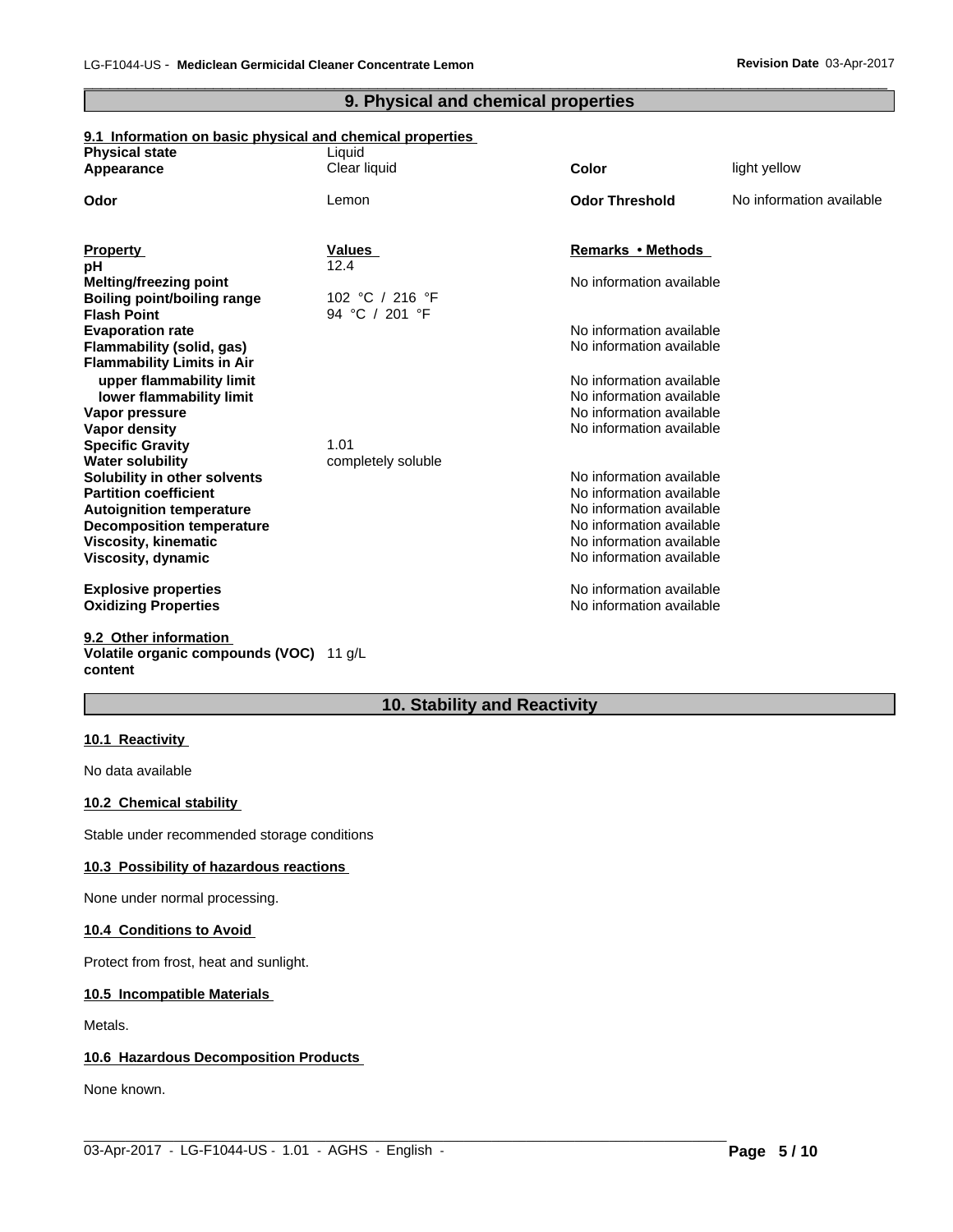# **11. Toxicological information**

 $\overline{\phantom{a}}$  ,  $\overline{\phantom{a}}$  ,  $\overline{\phantom{a}}$  ,  $\overline{\phantom{a}}$  ,  $\overline{\phantom{a}}$  ,  $\overline{\phantom{a}}$  ,  $\overline{\phantom{a}}$  ,  $\overline{\phantom{a}}$  ,  $\overline{\phantom{a}}$  ,  $\overline{\phantom{a}}$  ,  $\overline{\phantom{a}}$  ,  $\overline{\phantom{a}}$  ,  $\overline{\phantom{a}}$  ,  $\overline{\phantom{a}}$  ,  $\overline{\phantom{a}}$  ,  $\overline{\phantom{a}}$ 

# **11.1 Acute toxicity**

# **Numerical measures of toxicity: Product Information**

# **The following values are calculated based on chapter 3.1 of the GHS document**

| <b>Unknown Acute Toxicity</b> | 3.58650399% of the mixture consists of ingredient(s) of unknown toxicity |
|-------------------------------|--------------------------------------------------------------------------|
| Oral LD50                     | 7,444.00 mg/kg                                                           |
| <b>Dermal LD50</b>            | 5,115.00 mg/kg                                                           |
| LC50 (Dust/Mist)              | 78.90 mg/l                                                               |
| LC50 (Vapor)                  | 551.00 mg/l                                                              |

# **Numerical measures of toxicity: Component Information**

| <b>Chemical Name</b> | LD50 Oral<br>∟D50 Dermal |  | LC50 Inhalation               |
|----------------------|--------------------------|--|-------------------------------|
| TETRASODIUM EDTA     | Rat<br>1658 mg/kg        |  |                               |
| 64-02-8              |                          |  |                               |
| Ethanol              |                          |  | $(Rat)$ 4 h<br>$= 124.7$ mg/L |
| 64-17-5              |                          |  |                               |

 $\_$  ,  $\_$  ,  $\_$  ,  $\_$  ,  $\_$  ,  $\_$  ,  $\_$  ,  $\_$  ,  $\_$  ,  $\_$  ,  $\_$  ,  $\_$  ,  $\_$  ,  $\_$  ,  $\_$  ,  $\_$  ,  $\_$  ,  $\_$  ,  $\_$  ,  $\_$  ,  $\_$  ,  $\_$  ,  $\_$  ,  $\_$  ,  $\_$  ,  $\_$  ,  $\_$  ,  $\_$  ,  $\_$  ,  $\_$  ,  $\_$  ,  $\_$  ,  $\_$  ,  $\_$  ,  $\_$  ,  $\_$  ,  $\_$  ,

# **11.2 Information on toxicologicaleffects**

### **Skin corrosion/irritation**

Product Information • No information available Component Information

• No information available

# **Serious eye damage/eye irritation**

Product Information

• Causes serious eye damage

Component Information

• No information available

#### **Respiratory or skin sensitization**

Product Information • No information available Component Information • No information available

### **Germ cell mutagenicity**

Product Information • No information available Component Information • No information available

# **Carcinogenicity**

Product Information • No information available Component Information • No information available

# **Reproductive toxicity**

Product Information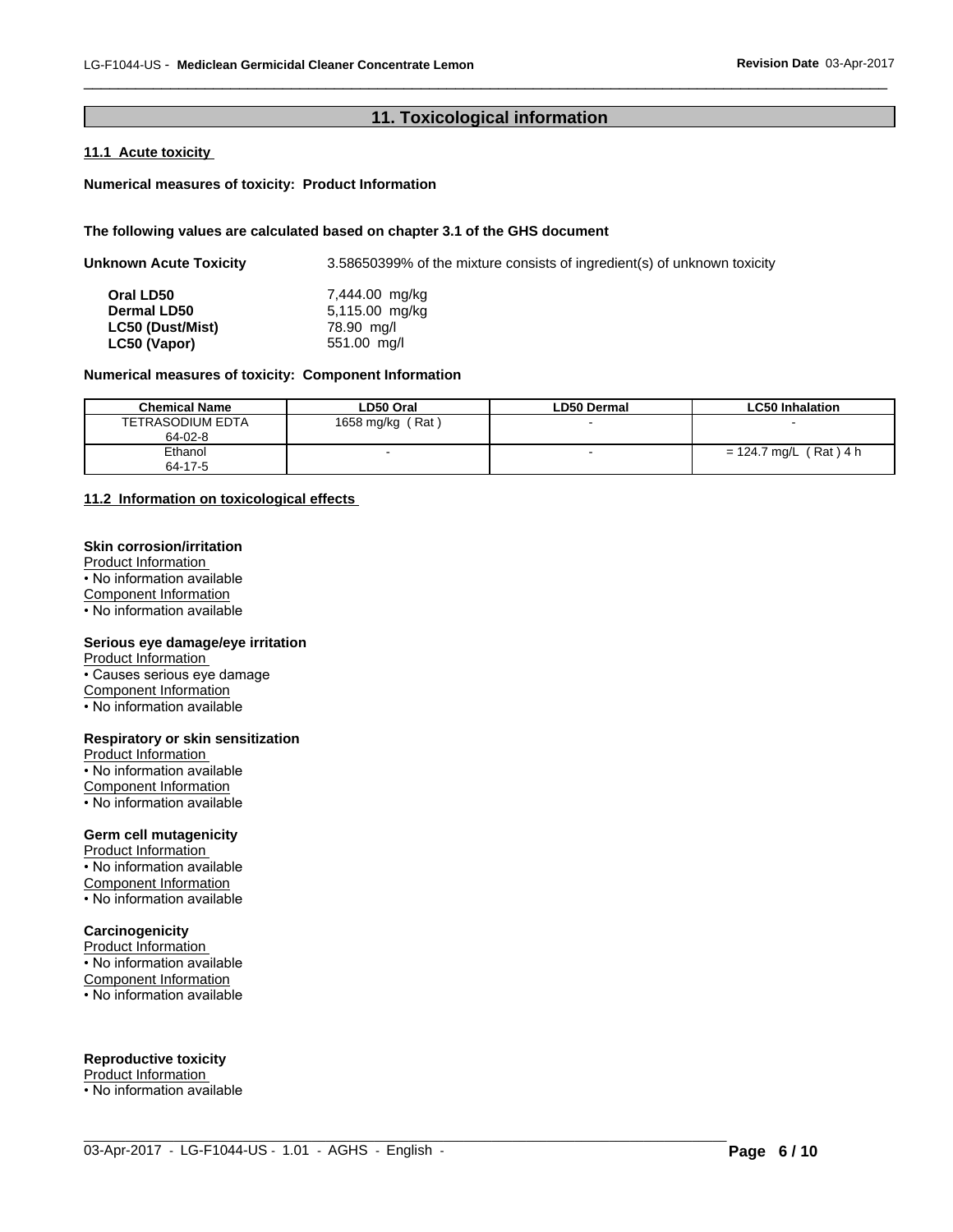Component Information • No information available

**STOT - single exposure** No information available

#### **STOT - repeated exposure**

- May cause adverse liver effects
- Contains a known or suspected reproductive toxin

#### **Other adverse effects**

Product Information • No information available Component Information • No information available

# **Aspiration hazard**

Product Information

• No information available Component Information

• No information available

# **12. Ecological information**

 $\overline{\phantom{a}}$  ,  $\overline{\phantom{a}}$  ,  $\overline{\phantom{a}}$  ,  $\overline{\phantom{a}}$  ,  $\overline{\phantom{a}}$  ,  $\overline{\phantom{a}}$  ,  $\overline{\phantom{a}}$  ,  $\overline{\phantom{a}}$  ,  $\overline{\phantom{a}}$  ,  $\overline{\phantom{a}}$  ,  $\overline{\phantom{a}}$  ,  $\overline{\phantom{a}}$  ,  $\overline{\phantom{a}}$  ,  $\overline{\phantom{a}}$  ,  $\overline{\phantom{a}}$  ,  $\overline{\phantom{a}}$ 

# **12.1 Toxicity**

**Ecotoxicity No information available** 

8.155 % of the mixture consists of components(s) of unknown hazards to the aquatic environment

#### **Ecotoxicity effects**

| <b>Chemical Name</b> | <b>Toxicity to algae</b> | <b>Toxicity to fish</b>            | Toxicity to daphnia and other   |
|----------------------|--------------------------|------------------------------------|---------------------------------|
|                      |                          |                                    | aquatic invertebrates           |
| TETRASODIUM EDTA     | EC50: 72 h Desmodesmus   | LC50: 96 h Lepomis macrochirus 41  |                                 |
| 64-02-8              | subspicatus 1.01 mg/L    | mg/L static LC50: 96 h Pimephales  |                                 |
|                      |                          | promelas 59.8 mg/L static          |                                 |
| Ethanol              |                          | LC50: 96 h Oncorhynchus mykiss     | LC50: 48 h Daphnia magna 9268 - |
| 64-17-5              |                          | 12.0 - 16.0 mL/L static LC50: 96 h | 14221 mg/L EC50: 48 h Daphnia   |
|                      |                          | Pimephales promelas 100 mg/L       | magna 2 mg/L Static             |
|                      |                          | static LC50: 96 h Pimephales       |                                 |
|                      |                          | promelas 13400 - 15100 mg/L        |                                 |
|                      |                          | flow-through                       |                                 |

#### **12.2 Persistence and degradability**

No information available.

# **12.3 Bioaccumulative potential**

Discharge into the environment must be avoided

| .<br>Chemical<br>∣ Name | log Pow       |
|-------------------------|---------------|
| <b>Tthanor</b>          | 0.22<br>∙∪.o∠ |
| $4 -$<br>64-1<br>- 11   |               |

# **12.4 Mobility in soil**

No information available.

# **12.5 Other adverse effects**

Do not discharge effuent containing this product into lakes, streams, ponds, estuaries, oceans or other water unless in accordance with the requirments of a National Pollutant Discharge Elimination System (NPDES) permit and the permitting authority has been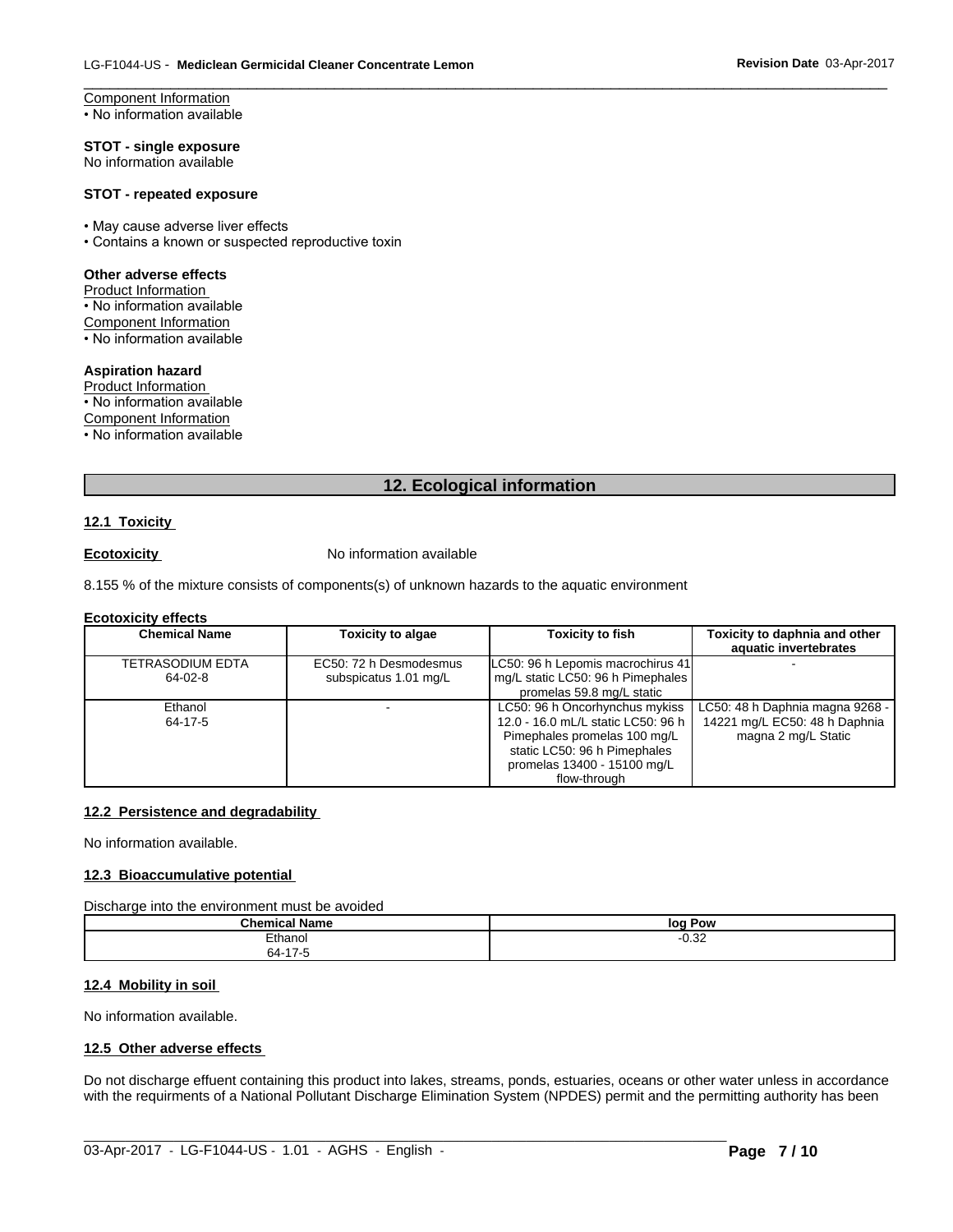notified in writing prior to the discharge. Do not discharge effuent containing this product to sewer systems withour previously notifying the local sewage treatment plant authority. For guidance, conatct your State water board or Regional office of the EPA.

# **13. Disposal Considerations**

 $\overline{\phantom{a}}$  ,  $\overline{\phantom{a}}$  ,  $\overline{\phantom{a}}$  ,  $\overline{\phantom{a}}$  ,  $\overline{\phantom{a}}$  ,  $\overline{\phantom{a}}$  ,  $\overline{\phantom{a}}$  ,  $\overline{\phantom{a}}$  ,  $\overline{\phantom{a}}$  ,  $\overline{\phantom{a}}$  ,  $\overline{\phantom{a}}$  ,  $\overline{\phantom{a}}$  ,  $\overline{\phantom{a}}$  ,  $\overline{\phantom{a}}$  ,  $\overline{\phantom{a}}$  ,  $\overline{\phantom{a}}$ 

# **13.1 Waste treatment methods**

Disposal of wastes: Pesticide wastes are acutely hazardous. Improper disposal of excess pesticide, spray mixture, or rinsate is a violation of Federal Law. If these wastes can not be disposed of by use according to label instructions, contact your State Pesticide or Environmental Control Agency, or the Hazardous Waste representative at the nearest EPA Regional Office for guidance. 70385-6 (containers equal to or less than 5 gallons) Container Disposal: Non-refillable container. Do Not reuse or refillthis container. Triple rinse container (or equivalent) promptly after emptying. Triple rinse as follows: empty the remaining contents into application equipment or a mix tank and drain for 10 seconds after the flow begins to drip. Fill the container 1/4 full with water and recap. Shake for 10 seconds. Pour rinsate into application equipment or mix tank or store rinsate for later use or disposal. Drain for 10 seconds after the flow begins to drip. Repeat this procedure two more times. Then offer for recycling if available or puncture and dispose of in sanitary landfill, or by incineration, or, if allowed by state and local authorites, by burning. If burned, stay out of smoke. 70385-6 for container over 5 gallons Container Disposal: Non-refillable container. Do Not reuse or refillthis container. Triple rinse as follows: Empty the remaining contents into application equipment or a mix tank. Fill the container 1/4 full with water. Replace and tighten closures. Tip container on its side and roll it back and forth, ensuring at least one complete revolution, for 30 seconds. Stand the container on its end and tip it back and forth several times. Turn the container over onto its other end and tip it back and forth several times. Empty the rinsate into application equipment or a mix tank or store rinsate for later use or disposal. Repeat this procedure two more times. Then offer for recycling if avaiable or puncture and dispose of in a sanitary landfill, or by incineration, or, if allowed by state and local, by burning. If burned, stay out of smoke. Contaminated packaging: Do not reuse container.

# **14. Transport Information**

| <b>DOT</b>  | Not regulated |
|-------------|---------------|
| <b>MEX</b>  | Not regulated |
| <b>IMDG</b> | Not regulated |
| <b>IATA</b> | Not regulated |

# **15. Regulatory information**

# **15.1 International Inventories**

| TSCA                 | Complies |  |
|----------------------|----------|--|
| DSL                  |          |  |
| <b>EINECS/ELINCS</b> | Complies |  |
| <b>ENCS</b>          |          |  |
| <b>IECSC</b>         | Complies |  |
| KECL                 | Complies |  |
| <b>PICCS</b>         | Complies |  |
| AICS                 | Complies |  |
| <b>NZIoC</b>         | -        |  |

 **TSCA** - United States Toxic Substances Control Act Section 8(b) Inventory

 **DSL** - Canadian Domestic Substances List

 **EINECS/ELINCS** - European Inventory of Existing Chemical Substances/European List of Notified Chemical Substances

 $\_$  ,  $\_$  ,  $\_$  ,  $\_$  ,  $\_$  ,  $\_$  ,  $\_$  ,  $\_$  ,  $\_$  ,  $\_$  ,  $\_$  ,  $\_$  ,  $\_$  ,  $\_$  ,  $\_$  ,  $\_$  ,  $\_$  ,  $\_$  ,  $\_$  ,  $\_$  ,  $\_$  ,  $\_$  ,  $\_$  ,  $\_$  ,  $\_$  ,  $\_$  ,  $\_$  ,  $\_$  ,  $\_$  ,  $\_$  ,  $\_$  ,  $\_$  ,  $\_$  ,  $\_$  ,  $\_$  ,  $\_$  ,  $\_$  ,

 **PICCS** - Philippines Inventory of Chemicals and Chemical Substances

 **ENCS** - Japan Existing and New Chemical Substances

 **IECSC** - China Inventory of Existing Chemical Substances

 **KECL** - Korean Existing and Evaluated Chemical Substances

 **PICCS** - Philippines Inventory of Chemicals and Chemical Substances

 **AICS** - Australian Inventory of Chemical Substances

 **NZIoC** - New Zealand Inventory of Chemicals

# **15.2 U.S. Federal Regulations**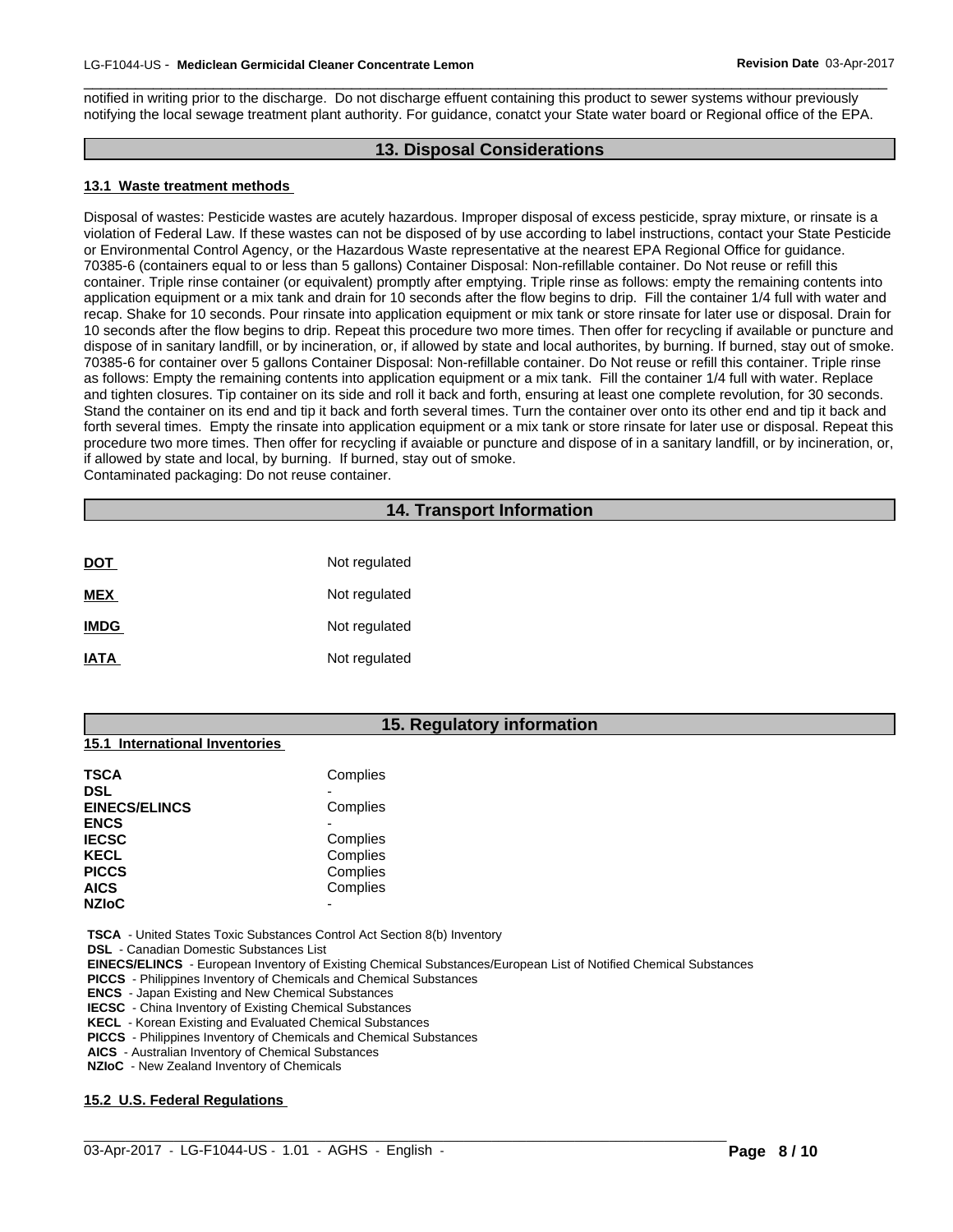# **SARA 313**

Section 313 of Title III of the Superfund Amendments and Reauthorization Act of 1986 (SARA). This product does not contain any chemicals which are subject to the reporting requirements of the Act and Title 40 of the Code of Federal Regulations, Part 372

 $\overline{\phantom{a}}$  ,  $\overline{\phantom{a}}$  ,  $\overline{\phantom{a}}$  ,  $\overline{\phantom{a}}$  ,  $\overline{\phantom{a}}$  ,  $\overline{\phantom{a}}$  ,  $\overline{\phantom{a}}$  ,  $\overline{\phantom{a}}$  ,  $\overline{\phantom{a}}$  ,  $\overline{\phantom{a}}$  ,  $\overline{\phantom{a}}$  ,  $\overline{\phantom{a}}$  ,  $\overline{\phantom{a}}$  ,  $\overline{\phantom{a}}$  ,  $\overline{\phantom{a}}$  ,  $\overline{\phantom{a}}$ 

# **15.3 Pesticide Information**

# **EPA Pesticide Registration Number** 70385-6

# **EPA Statement**

This chemical is a pesticide product registered by the Environmental Protection Agency and is subject to certain labeling requirements under federal pesticide law. These requirements differ from the classification criteria and hazard information required for safety data sheets, and for workplace labels of non-pesticide chemicals. Following is the hazard information as required on the pesticide label:

# **EPA Pesticide Label**

DANGER Corrosive. Causes irreversible eye damage and skin burns. Harmful if swallowed or absorbed through the skin. Do not get in eyes, on skin, or on clothing. Ware goggles or face shield, protective clothing and rubber gloves when handling. Wash thoroughly with soap and water after handling. Remove contaminated clothing and wash before reuse.

## **15.4 U.S. State Regulations**

# **California Proposition 65**

This product contains the following Proposition 65 chemicals:

| <b>California Prop. 65</b> |
|----------------------------|
| Carcinogen                 |
| Developmental              |
| Carcinogen                 |
| Carcinogen                 |
| Developmental              |
| Male Reproductive          |
| Developmental              |
| Female Reproductive        |
| Carcinogen                 |
| Carcinogen                 |
| Carcinogen                 |
|                            |

### **16. Other information**

| <b>NFPA</b> | <b>Health Hazard 3</b> | Flammability        | <b>Instability 0</b>     | <b>Physical and chemical</b><br>hazards - |
|-------------|------------------------|---------------------|--------------------------|-------------------------------------------|
| <b>HMIS</b> | <b>Health Hazard 3</b> | <b>Flammability</b> | <b>Physical Hazard 6</b> | Personal protection $X$                   |

 $\_$  ,  $\_$  ,  $\_$  ,  $\_$  ,  $\_$  ,  $\_$  ,  $\_$  ,  $\_$  ,  $\_$  ,  $\_$  ,  $\_$  ,  $\_$  ,  $\_$  ,  $\_$  ,  $\_$  ,  $\_$  ,  $\_$  ,  $\_$  ,  $\_$  ,  $\_$  ,  $\_$  ,  $\_$  ,  $\_$  ,  $\_$  ,  $\_$  ,  $\_$  ,  $\_$  ,  $\_$  ,  $\_$  ,  $\_$  ,  $\_$  ,  $\_$  ,  $\_$  ,  $\_$  ,  $\_$  ,  $\_$  ,  $\_$  ,

#### **Legend:**

*ACGIH (American Conference of Governmental Industrial Hygienists) Ceiling* (C) *DOT (Department of Transportation) EPA (Environmental Protection Agency) IARC (International Agency for Research on Cancer) International Air Transport Association (IATA) International Maritime Dangerous Goods (IMDG) NIOSH (National Institute for Occupational Safety and Health) NTP (National Toxicology Program) OSHA (Occupational Safety and Health Administration of the US Department of Labor) PEL (Permissible Exposure Limit) Reportable Quantity (RQ) Skin designation* (S\*) *STEL (Short Term Exposure Limit) TLV® (Threshold Limit Value) TWA (time-weighted average)*